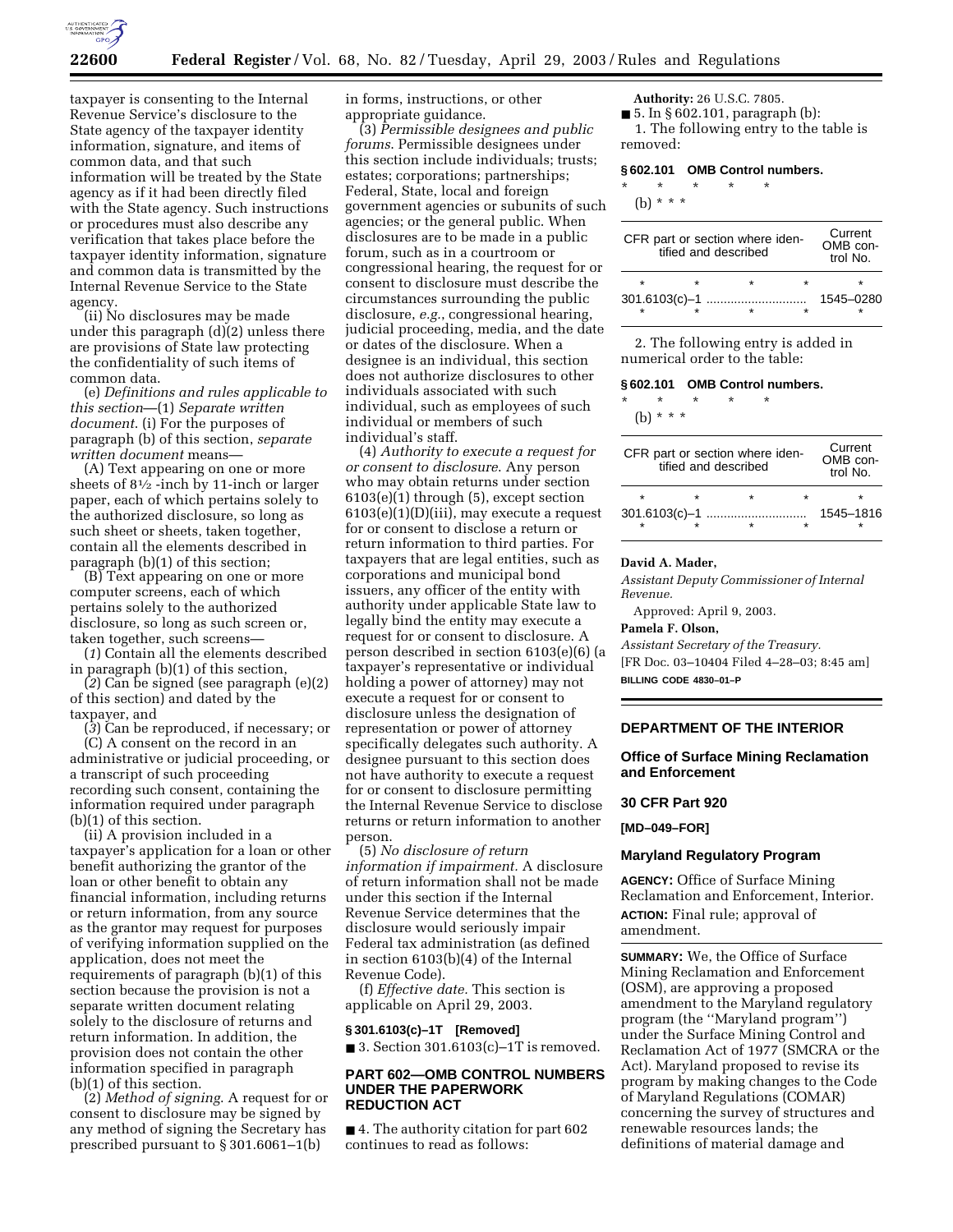replacement of water supply; subsidence control and subsidence control plans; hydrologic balance; surface owner protection from subsidence; and deep mine bonding requirements. Maryland intended to revise its program to be consistent with Federal rules promulgated by OSM as a result of the Energy Policy Act of 1992.

# **EFFECTIVE DATE:** April 29, 2003.

**FOR FURTHER INFORMATION CONTACT:**

George Rieger, Telephone: 412–937– 2153. Internet: *grieger@osmre.gov.*

## **SUPPLEMENTARY INFORMATION:**

I. Background on the Maryland Program II. Submission of the Proposed Amendment III. OSM's Findings

IV. Summary and Disposition of Comments V. OSM's Decision

VI. Procedural Determinations

## **I. Background on the Maryland Program**

Section 503(a) of the Act permits a State to assume primacy for the regulation of surface coal mining and reclamation operations on non-Federal and non-Indian lands within its borders by demonstrating that its State program includes, among other things, ''a State law which provides for the regulation of surface coal mining and reclamation operations in accordance with the requirements of the Act \* \* \*; and rules and regulations consistent with regulations issued by the Secretary pursuant to the Act.'' See 30 U.S.C.  $1253(a)(1)$  and (7). On the basis of these criteria, the Secretary of the Interior conditionally approved the Maryland program on February 18, 1982. You can find background information on the Maryland program, including the Secretary's findings, the disposition of comments, and conditions of approval in the February 18, 1982, **Federal Register** (47 FR 7214). You can also find later actions concerning Maryland's program and program amendments at 30 CFR 920.12, 920.15 and 920.16.

## **II. Submission of the Proposed Amendment**

By letter dated October 22, 2002, Maryland sent us an amendment to its program (Administrative Record No. MD–574–05) under SMCRA (30 U.S.C. 1201 *et seq.*). Maryland sent the amendment in response to Federal rules promulgated by OSM as a result of the Energy Policy Act of 1992. The amendment is intended to make the Maryland program consistent with the Federal regulations and to comply with a 30 CFR part 732 issue letter sent to the State dated June 7, 1996 (Administrative Record No. MD–574–00). We announced receipt of the proposed amendment in the January 16, 2003,

**Federal Register** (68 FR 2268). In the same document, we opened the public comment period and provided an opportunity for a public hearing or meeting on the amendment's adequacy. We did not hold a public hearing or meeting because no one requested one. The public comment period ended on February 18, 2003. We did not receive any comments. In response to our own concerns, however, Maryland submitted minor changes to the ''material damage'' definition and to COMAR 26.20.02.16E, pertaining to presubsidence water supply surveys, on February 24, 2003.

#### **III. OSM's Findings**

Following are the findings we made concerning the amendment under SMCRA and the Federal regulations at 30 CFR 732.15 and 732.17. We are approving the amendment. Any revisions that we do not specifically discuss below concern nonsubstantive wording or editorial changes. The full text of the changes can be found in the January 16, 2003, **Federal Register** (68 FR 2268).

Maryland proposed revisions to the following sections of COMAR containing language that is the same as or similar to the corresponding sections of the Federal regulations. Because these proposed rules contain language that is the same as or similar to the corresponding Federal regulations, we find that they are no less effective than the corresponding Federal regulations.

#### *26.20.01.02 Definitions*

Maryland proposed to amend this section by adding definitions for ''material damage,'' and ''replacement of water supply.'' The proposed definitions are substantively identical to the corresponding Federal definitions found at 30 CFR 701.5. Therefore, we are approving the proposed changes.

# *26.20.02.15 Survey of Structures and Renewable Resources Lands*

Maryland proposed several changes to COMAR 26.20.02.15. As unamended, this section contained structures and renewable resources lands survey requirements. The changes proposed by Maryland make its regulations consistent with and therefore no less effective than the Federal counterpart found at 30 CFR 784.20 by requiring a listing of any water supplies that could be contaminated, diminished, and interrupted, and the quantity and quality of these water supplies, to be incorporated into the survey.

Similarly, the proposed changes also incorporate the Federal requirement that the pre-subsidence survey contain a map of specified scale of the permit and

adjacent areas if determined necessary by the regulatory authority. The proposed changes, like the Federal counterpart, require the map to show the location and type of ''structures and renewable resource lands that subsidence may materially damage or for which the value or reasonably foreseeable use may be diminished by subsidence.''

Next, the proposed changes require a ''narrative indicating whether subsidence, if it occurred, could cause material damage to or diminish the value or reasonably foreseeable use of any structures or renewable resource lands or could contaminate, diminish, or interrupt any water supplies.'' Because this requirement applies to any water supplies rather than simply drinking, domestic, or residential water supplies, as does the Federal counterpart, it is more stringent than the Federal regulations, and thus is consistent with those regulations, pursuant to section 505(b) of SMCRA, 30 U.S.C. 1255(b). Finally, subdivisions B and C have been recodified as subdivisions C and D, respectively, and have been amended such that they are now substantively identical to 30 CFR 784.20(b), pertaining to subsidence control plans. Therefore, we find that the proposed changes to COMAR 26.20.02.15 are no less effective than the Federal regulations and can be approved.

## *26.20.02.16 Subsidence Control Plan*

Maryland proposed to amend this section by adding an additional subsidence control plan requirement. Other than the references to Maryland statutory and regulatory provisions, the language of the amendment is identical to the counterpart Federal requirement found at 30 CFR 784.20(b)(8). Further, the State statutory and regulatory provisions referenced in the amendment contain substantively the same requirements as the Federal provisions referenced in 30 CFR 784.20(b)(8), with the following exception. The referenced Maryland water replacement requirement, at COMAR 26.20.13.05D, requires replacement of water supplies used for agricultural and other legitimate purposes, as well as for those purposes for which replacement is required under the Federal regulations. Thus, the State requirement is more stringent. However, as noted above, more stringent state environmental controls and regulations are consistent, as a matter of law, with their Federal counterparts. For all of these reasons, the proposed amendment to COMAR 26.20.02.16E is consistent with its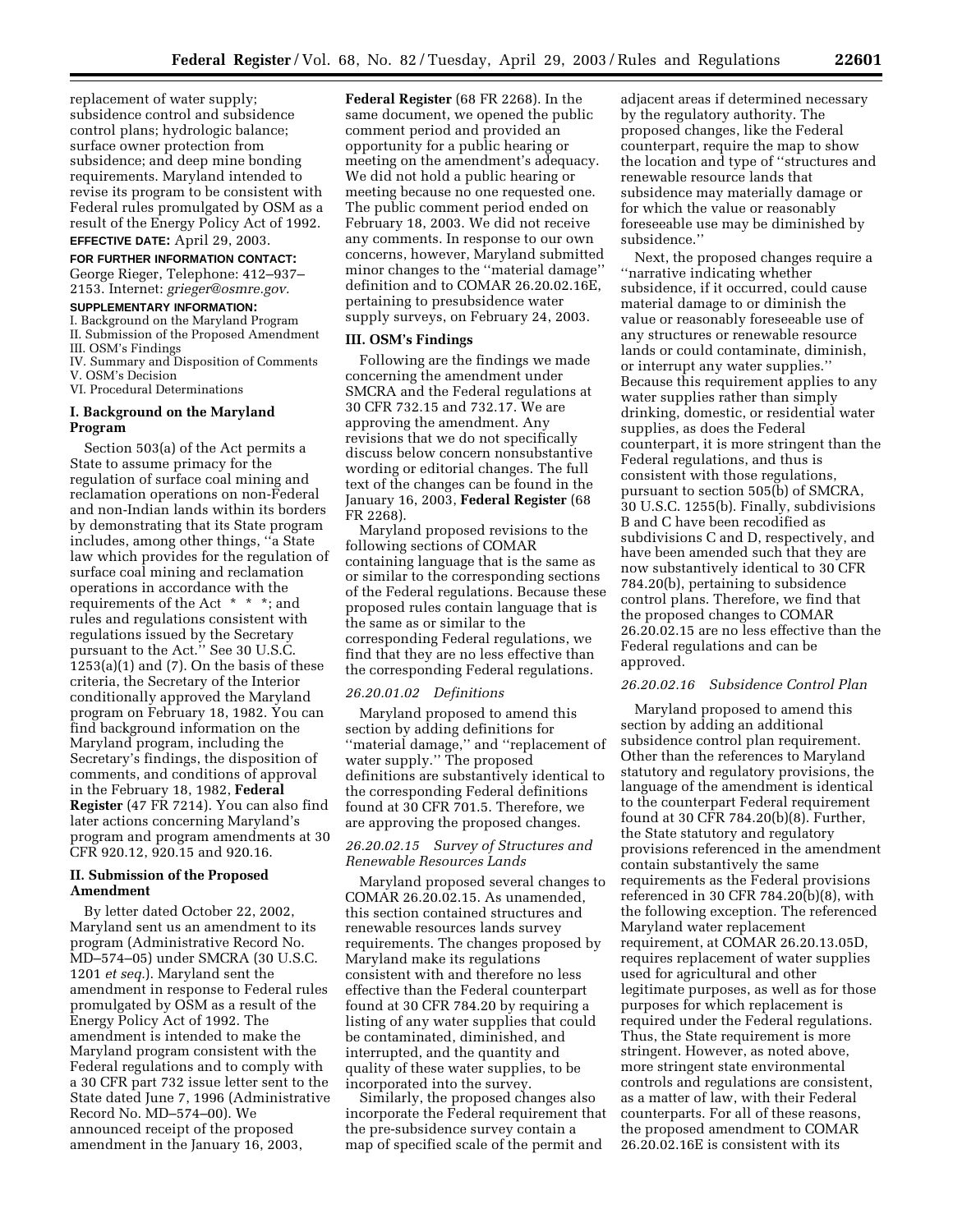counterpart Federal regulation, and is therefore approved.

#### *26.20.13.05 Hydrologic Balance: General Requirements*

Maryland proposed to amend this section by adding a water replacement requirement to the general requirements for hydrologic balance. The amendment requires a permittee to ''promptly replace the water supply of an owner of interest in real property who obtains all or part of the agricultural, industrial, or other legitimate use from an underground or surface source that is contaminated, diminished, or interrupted by underground mining activities.'' The amendment also clarifies that the term ''owner of interest'' includes a renter, tenant, or a lessee of real property.

This amendment is consistent with the Federal regulation at 30 CFR 817.41(j), which requires a permittee to ''promptly replace any drinking, domestic or residential water supply that is contaminated, diminished or interrupted by underground mining activities.'' Further, Maryland's amendment is more stringent than its Federal counterpart because it applies to agricultural, industrial, and other legitimate uses of underground or surface waters rather than simply drinking, domestic or residential water supplies as required in the Federal counterpart. We are therefore approving the proposed changes.

Regarding the State's definition of ''owner in interest,'' we note that, in approving the amendment, we are construing the term to include the normally recognized meaning of the word ''owner'' in addition to a renter, tenant, or lessee of real property.

# *26.20.13.07 Subsidence Control: General Requirements*

We are approving all of Maryland's proposed changes to this section. First, Maryland proposed changes to subsection A. The amended subsection A reads as follows:

A. Underground mining activities shall be planned and conducted so as to prevent subsidence from causing material damage to the extent technologically and economically feasible, and so as to maintain the value and reasonably foreseeable use of surface lands. This may be accomplished by leaving adequate coal in place, backfilling, or other measures to support the surface, or by conducting underground mining in a manner that provides for planned and controlled subsidence.

The counterpart Federal regulation is found at 30 CFR 817.121(a) and is quoted below:

The permittee must either adopt measures consistent with known technology that prevent subsidence from causing material damage to the extent technologically and economically feasible, maximize mine stability, and maintain the value and reasonably foreseeable use of surface lands or adopt mining technology that provides for planned subsidence in a predictable and controlled manner.

The provisions are similar, but not identical. The Federal regulation requires the permittee to either mine in a manner that prevents subsidence from causing material damage to the extent technologically and economically feasible, maintain the value and reasonably foreseeable use of surface lands, and ensure the stability of the mine or to mine in a way that provides for planned and controlled subsidence. The Maryland provision, on the other hand, requires mining in a manner that prevents subsidence from causing material damage to the extent technologically and economically feasible, maintains the value and reasonably foreseeable use of surface lands, and ensures the stability of the mine, even where the mining technology used provides for planned and controlled subsidence. In this respect, the Maryland provision is more stringent than, and therefore is consistent with, its Federal counterpart. Regarding the mine stability requirement, we note that the Federal requirement explicitly requires a permittee to ''maximize mine stability,'' while the State requires ''measures to support the surface.'' We find that, although the State's regulation is worded slightly differently, it implies a mine stability requirement through surface support measures and therefore is no less effective than the Federal counterpart.

Second, Maryland proposed to amend COMAR 26.20.13.07 by adding a new subsection B which requires, with certain exceptions, measures to minimize material damage to structures caused by planned subsidence. The proposed amendment is virtually identical to the Federal counterpart found at 30 CFR 817.121(a)(2). The only difference between the two is that the Maryland regulation applies to all structures while the Federal counterpart applies only to ''non-commercial buildings and occupied residential dwellings and structures related thereto.'' Thus, because the Maryland regulation is more stringent than the Federal counterpart, we are approving the amendment.

We are also approving Maryland's proposal to add a new subsection C which states that ''nothing in this

regulation prohibits the standard method of room-and-pillar mining.'' This language is found in the Federal counterpart, 30 CFR 817.121(a)(3), and is therefore no less effective than the Federal regulations.

Third, we are approving a change to the current regulation at COMAR 26.20.13.07B. Without the change, subsection B requires compliance with the subsidence control plan. The approved amendment incorporates a reference to COMAR 26.20.02.16, which lists the requirements for the subsidence control plan, and also renumbers the regulation to COMAR 26.20.13.07D. The Federal counterpart found at 30 CFR 817.121(b) also requires compliance with the subsidence control plan and references the Federal regulations containing the subsidence control plan requirements. We are approving the amendment because, like its Federal counterpart, the State provision now requires compliance with the subsidence control plan prepared and approved in accordance with the subsidence control plan requirement regulations.

Finally, we are approving the proposed addition of subsection E of COMAR 26.20.13.07. The proposed subsection requires that permit applications contain a ''survey of the condition of the quantity and quality of all water supplies within the permit area and adjacent area that could be contaminated, diminished, or interrupted by subsidence.'' The proposed subsection E is more stringent than the Federal counterpart, 30 CFR 784.20(a)(3), because it applies to all water supplies. The Federal regulation applies only to all ''drinking, domestic, and residential water supplies.'' Because the remaining language is substantively identical to its Federal counterpart, we find that the proposed addition is no less effective than the Federal regulations and can therefore be approved.

#### *26.20.13.09 Subsidence Control: Surface Owner Protection*

Maryland proposed to add a subsection D to its current regulations found at COMAR 26.20.13.09. The proposed subsection D requires that when ''determining whether damage to protected structures was caused by subsidence from underground mining, all relevant and reasonably available information will be considered'' by the regulatory authority. Because the proposed language is substantively identical to the Federal counterpart found at 30 CFR 817.121(c)(4)(v), we find that it is no less effective than the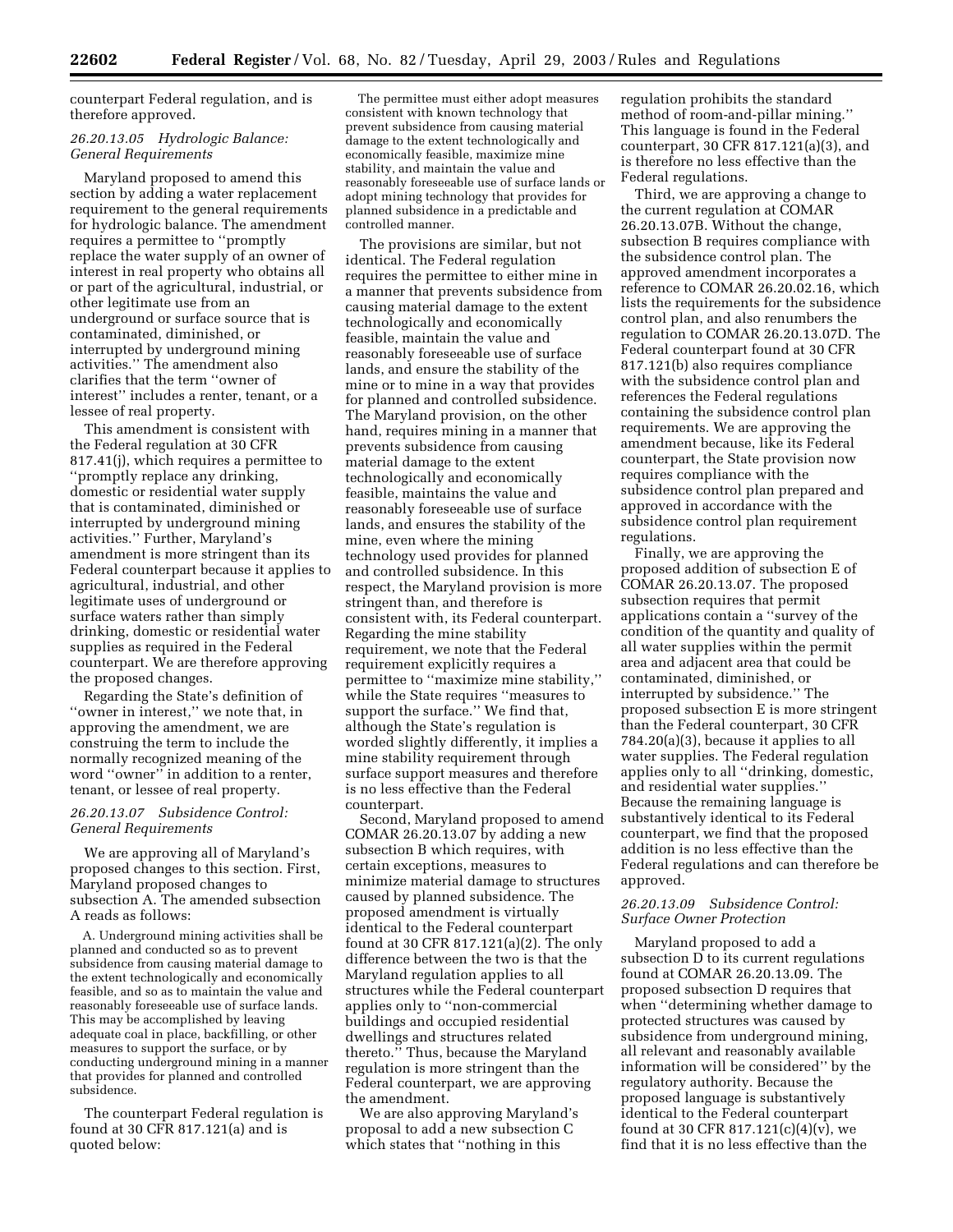Federal regulations and can therefore be approved.

## *26.20.14.13 Deep Mine Bonding Requirements*

Maryland proposed to add a subsection D to its current regulations at COMAR 26.20.14.13. The proposed language can be found in its entirety in the January 16, 2003, **Federal Register** (68 FR 2268). We are approving the amendment because it is substantively identical to its Federal counterpart found at 30 CFR 817.121(c)(5). In short, both provisions require a permittee to obtain additional performance bond when subsidence-related material damage to protected land, structures or facilities occurs or when contamination, diminution, or interruption to a protected water supply occurs. Both regulations also provide that no additional bond is required if repair, compensation, or replacement is completed within 90 days of the occurrence of damage. Finally, both regulations provide substantively identical criteria governing when the regulatory authority may extend the 90 day time frame and limit such extension to one year or less.

# **IV. Summary and Disposition of Comments**

#### *Public Comments*

We asked for public comments on the amendment (Administrative Record No. MD–574–06), but did not receive any.

## *Federal Agency Comments*

Under 30 CFR 732.17(h)(11)(i) and section 503(b) of SMCRA, we requested comments on the amendment from various Federal agencies with an actual or potential interest in the Maryland program (Administrative Record No. MD–574–08). We did not receive any comments.

## *Environmental Protection Agency (EPA) Concurrence and Comments*

Under 30 CFR 732.17(h)(11)(i), we requested comments on the amendment from EPA (Administrative Record No. MD–574–09). In a March 13, 2003 telephone conversation, EPA notified us that it had no substantive comments (Administrative Record No. MD–574– 10). Under 30 CFR 732.17(h)(11)(ii), we are required to obtain written concurrence from EPA for those provisions of the program amendment that relate to air or water quality standards issued under the Clean Water Act (33 U.S.C. 1251 *et seq.*) or the Clean Air Act (42 U.S.C. 7401 *et seq.*). This amendment does not contain provisions that relate to air or water quality

standards and, therefore, concurrence by the EPA is not required.

## *State Historic Preservation Officer (SHPO) and the Advisory Council on Historic Preservation (ACHP)*

Under 30 CFR 732.17(h)(4), we are required to request comments from the SHPO and ACHP on amendments that may have an effect on historic properties. On November 5, 2002, we requested comments on Maryland's amendment (Administrative Record No. MD–574–05), but neither responded to our request.

#### **V. OSM's Decision**

Based on the above findings, we approve the amendment Maryland sent us. We approve, as discussed in the findings above: COMAR 26.20.02.15, concerning Survey of Structures and Renewable Resources Lands; 26.20.01.02, concerning the definitions of material damage and replacement of water supply; 26.20.02.16, concerning subsidence control plans; 26.20.13.05, concerning hydrologic balance; 26.20.13.07, concerning subsidence control; 26.20.13.09, concerning surface owner protection from subsidence; and 26.20.14.13, concerning deep mine bonding requirements.

We approve the rules proposed by Maryland with the provision that they be fully promulgated in identical form to the rules submitted to and reviewed by OSM and the public.

To implement this decision, we are amending the Federal regulations at 30 CFR Part 920, which codify decisions concerning the Maryland program. We find that good cause exists under 5 U.S.C. 553(d)(3) to make this final rule effective immediately. Section 503(a) of SMCRA requires that Maryland's program demonstrate that it has the capability of carrying out the provisions of the Act and meeting its purposes. Making this regulation effective immediately will expedite that process. SMCRA requires consistency of Maryland and Federal standards.

#### **VI. Procedural Determinations**

#### *Executive Order 12630—Takings*

This rule does not have takings implications. This determination is based on the analysis performed for the counterpart Federal regulation.

# *Executive Order 12866—Regulatory Planning and Review*

This rule is exempted from review by the Office of Management and Budget under Executive Order 12866.

## *Executive Order 12988—Civil Justice Reform*

The Department of the Interior has conducted the reviews required by section 3 of Executive Order 12988 and has determined that this rule meets the applicable standards of subsections (a) and (b) of that section. However, these standards are not applicable to the actual language of State regulatory programs and program amendments because each program is drafted and promulgated by a specific State, not by OSM. Under sections 503 and 505 of SMCRA (30 U.S.C. 1253 and 1255) and the Federal regulations at 30 CFR 730.11, 732.15, and 732.17(h)(10), decisions on proposed State regulatory programs and program amendments submitted by the States must be based solely on a determination of whether the submittal is consistent with SMCRA and its implementing Federal regulations and whether the other requirements of 30 CFR Parts 730, 731, and 732 have been met.

### *Executive Order 13132—Federalism*

This rule does not have Federalism implications. SMCRA delineates the roles of the Federal and State governments with regard to the regulation of surface coal mining and reclamation operations. One of the purposes of SMCRA is to ''establish a nationwide program to protect society and the environment from the adverse effects of surface coal mining operations.'' Section 503(a)(1) of SMCRA requires that State laws regulating surface coal mining and reclamation operations be ''in accordance with'' the requirements of SMCRA, and section 503(a)(7) requires that State programs contain rules and regulations ''consistent with'' regulations issued by the Secretary pursuant to SMCRA.

## *Executive Order 13175—Consultation and Coordination With Indian Tribal Governments*

In accordance with Executive Order 13175, we have evaluated the potential effects of this rule on Federally recognized Indian tribes and have determined that the rule does not have substantial direct effects on one or more Indian tribes, on the relationship between the Federal Government and Indian tribes, or on the distribution of power and responsibilities between the Federal Government and Indian Tribes. The basis for this determination is that our decision is on a State regulatory program and does not involve a Federal program involving Indian Tribes.